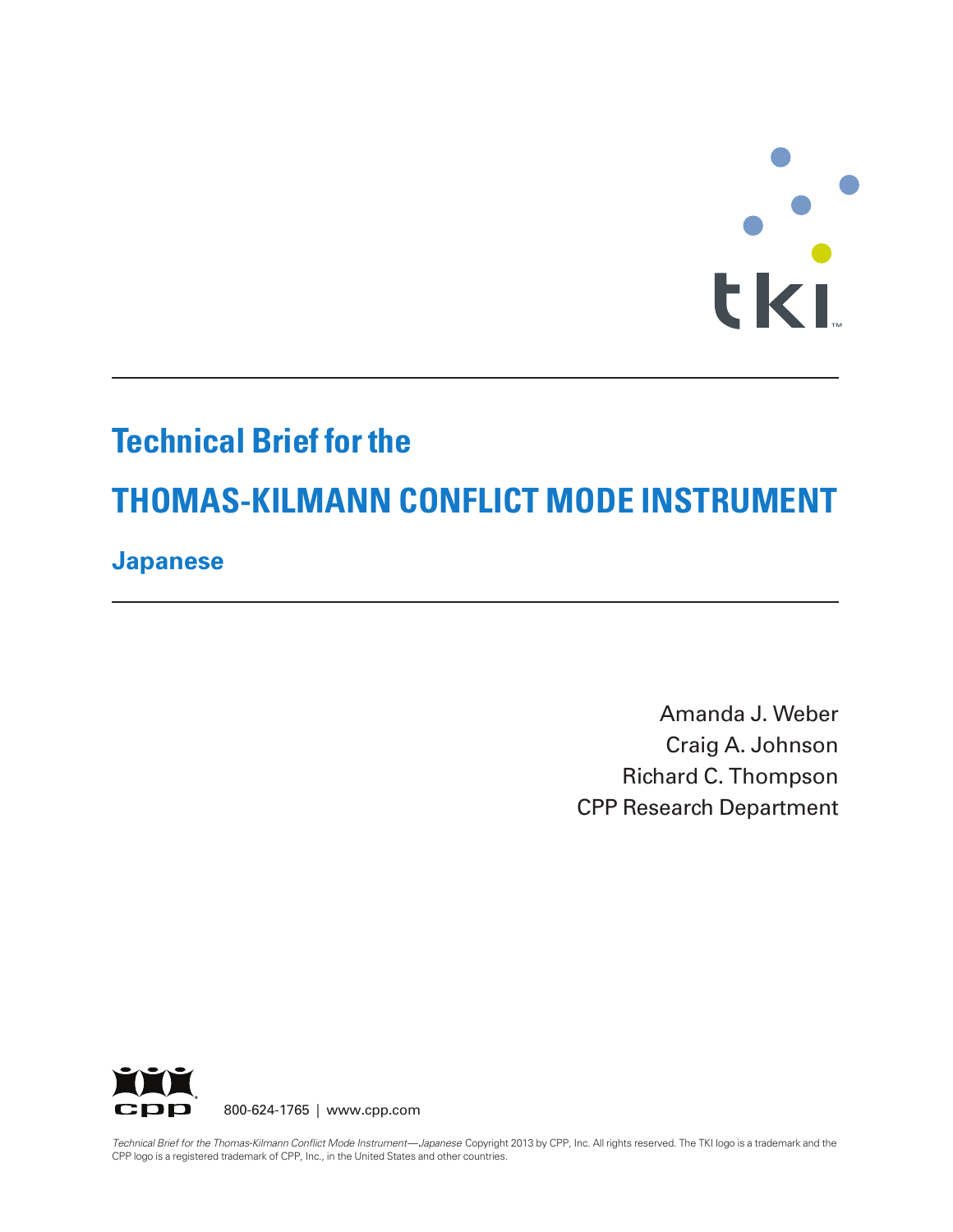#### INTRODUCTION

The *Thomas-Kilmann Conflict Mode Instrument* (TKI) is a 30-item instrument that evaluates an individual's methods for handling conflicts (Herk, Thompson, Thomas, & Kilmann, 2011; Schaubhut, 2007). The TKI measures five conflict modes (Thomas & Kilmann, 1974, 2007):

- *Competing:* an individual exhibits assertive and non-cooperative behaviors
- *Collaborating:* an individual exhibits assertive and cooperative behaviors
- *Compromising:* an individual exhibits median levels of assertive and cooperative behaviors
- *Avoiding:* an individual exhibits neither assertive nor cooperative behaviors
- *Accommodating:* an individual exhibits cooperative but not assertive behaviors

The TKI is useful for understanding behavior in a variety of contexts, such as team building, training (supervisory, management, negotiation, and safety), and leadership development (History and validity, 2009). To determine whether an individual scores high, low, or in between on a conflict mode, the raw scores and percentiles are evaluated (Herk et al., 2011). The higher an individual's raw score is for a particular conflict mode, the more often the individual engages in behaviors common to that conflicthandling style (Schaubhut, 2007). The percentiles are separated into three classes: the top 25%, the median 50%, and the bottom 25% (Herk et al., 2011; Schaubhut, 2007). These percentiles represent the percentage of individuals who score above, below, or at a given raw score (Herk et al., 2011).

#### PURPOSE

The purpose of this technical brief is to evaluate a translation of the TKI into Japanese and compare the scoring and distribution to the U.S. norms (Schaubhut, 2007). This brief specifically addresses the development of the raw score–percentile matrix across the five conflict modes. Differences between the U.S. norm sample and the Japanese sample raw scores and percentiles are examined. Additionally, this brief explores the influence of gender on the five conflict-handling styles within the Japanese sample.

#### METHOD

Data on the TKI were collected by CPP's Japanese distributor as part of a larger translation project focused on adapting CPP assessments for use in the Japanese market. The distributor solicited participants, asked them to complete the assessment, and provided individual or group feedback on the assessment results. Participants may have also been compensated for their time.

The Japanese sample is primarily a sample of convenience and thus is not a representative sample of the Japanese population. The sample of Japanese completing the TKI consisted of 171 participants—72 men and 99 women—ranging in age from 20 years to 84 years (*M* = 42.37, *SD* = 9.39). No other demographic information was available to further describe the sample. The updated U.S. norm sample consisted of 8,000 participants, with approximately 50% men and 50% women (Schaubhut, 2007). The participants included in the updated U.S. norm sample were selected to best reflect the demographic (e.g., race, gender) and occupation distributions in the United States (Schaubhut, 2007).

#### Raw Scores and Percentiles

The raw scores and percentiles for the updated U.S. norm sample and the Japanese sample are presented in Table 1.\* The table shows that while there is not an exact oneto-one correspondence between the two samples, the overall pattern is similar across the conflict modes. The smaller Japanese sample size also tends to make the cumulative frequencies somewhat less clear, since there are simply fewer respondents to distribute across the 13 (0–12) raw scores.

\*Percentiles for assessments are often calculated using the cumulative frequencies. However, cumulative frequencies tend to be biased in the upward direction. To account for that bias, TKI percentiles are calculated as a median point (middle) of the range of cumulative frequency covered by that score. For example, "if a raw score of 5 on a given conflict mode had a cumulative frequency of 40% and a 6 had a cumulative frequency of 60%, then a 6 would be seen as covering the range from 40% to 60% and the percentile assigned would be the median value of 50%" (Schaubhut, 2007, p. 3).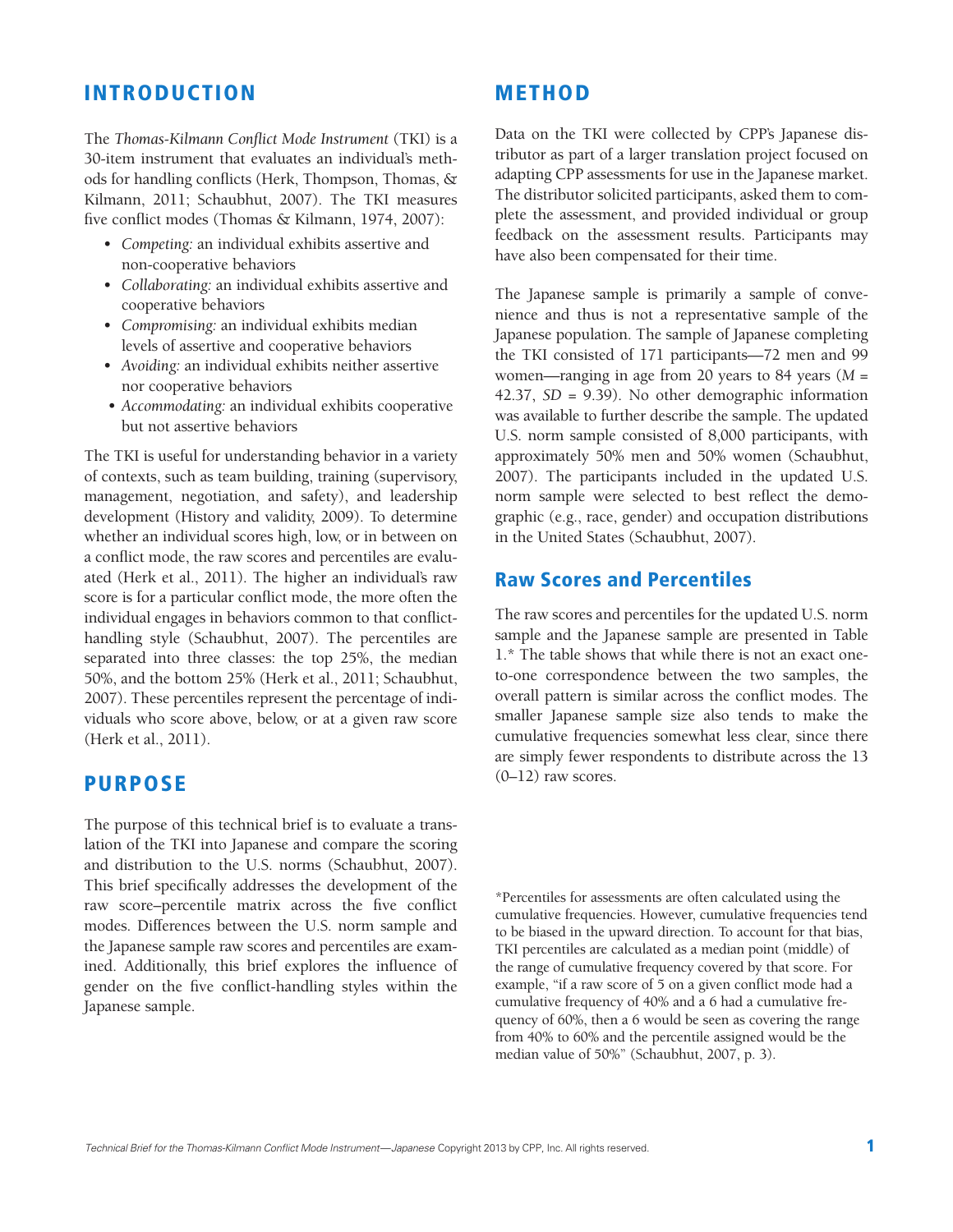|           |                 |               |               | U.S. NORM SAMPLE AND THE JAPANESE SAMPLE |             |                |     |               |              |               |  |
|-----------|-----------------|---------------|---------------|------------------------------------------|-------------|----------------|-----|---------------|--------------|---------------|--|
|           |                 |               |               |                                          |             | Percentile     |     |               |              |               |  |
|           |                 | Competing     |               | Collaborating                            |             | Compromising   |     | Avoiding      |              | Accommodating |  |
| Raw Score |                 | U.S. Japanese | U.S. Japanese |                                          |             | U.S. Japanese  |     | U.S. Japanese |              | U.S. Japanese |  |
| 0         | 3               | 1             | $\mathbf{0}$  | 0                                        | $\mathbf 0$ | $\mathbf 0$    | 1   | 0             | $\mathbf{0}$ | 1             |  |
| 1         | 10 <sub>1</sub> | 5             | 1             | 0                                        | $\bf{0}$    | $\mathbf 0$    | 2   | 2             | 2            | 5             |  |
| 2         | 20              | 11            | 3             | 1                                        | 1           | $\overline{2}$ | 6   | 6             | 7            | 11            |  |
| 3         | 31              | 14            | 7             | 3                                        | 3           | 9              | 12  | 14            | 16           | 21            |  |
| 4         | 44              | 36            | 15            | 6                                        | 7           | 20             | 22  | 28            | 30           | 32            |  |
| 5         | 57              | 49            | 26            | 13                                       | 15          | 38             | 34  | 42            | 46           | 45            |  |
| 6         | 69              | 62            | 41            | 24                                       | 27          | 62             | 49  | 58            | 62           | 61            |  |
| 7         | 79              | 72            | 58            | 39                                       | 41          | 79             | 65  | 73            | 76           | 75            |  |
| 8         | 87              | 82            | 74            | 58                                       | 58          | 90             | 78  | 84            | 87           | 85            |  |
| 9         | 93              | 90            | 87            | 76                                       | 75          | 97             | 88  | 94            | 94           | 92            |  |
| 10        | 96              | 95            | 95            | 89                                       | 87          | 100            | 95  | 99            | 98           | 98            |  |
| 11        | 98              | 98            | 99            | 96                                       | 95          | 100            | 98  | 100           | 100          | 100           |  |
| 12        | 100             | 100           | 100           | 100                                      | 99          | 100            | 100 | 100           | 100          | 100           |  |
|           |                 |               |               |                                          |             |                |     |               |              |               |  |

**TABLE 1. TKI RAW SCORES AND PERCENTILES FOR THE** 

*Note: N* = 8,000 for the U.S. norm sample; *N* = 171 for the Japanese sample. Percentiles are rounded up.

#### Interpretive Ranges

The TKI scores are also separated into three interpretive ranges: high (top 25%), medium (middle 50%), and low (bottom 25%). As shown in Table 2, the interpretive ranges for the U.S. and Japanese samples were similar across the conflict modes. The ranges differed only slightly between the samples, usually by approximately one raw score; for example, for Competing the median 50% range for the U.S. norm sample was 3–6, while the range for the Japanese sample was 4–6. This is very similar to the pattern of differences found in other countries (Herk et al., 2011).

| <b>TABLE 2. RAW SCORES AND INTERPRETIVE CATEGORIES FOR</b><br>THE U.S. NORM SAMPLE AND THE JAPANESE SAMPLE |           |               |              |               |               |  |  |  |
|------------------------------------------------------------------------------------------------------------|-----------|---------------|--------------|---------------|---------------|--|--|--|
|                                                                                                            | Competing | Collaborating | Compromising | Avoiding      | Accommodating |  |  |  |
| Interpretive                                                                                               | U.S.      | U.S.          | U.S.         | U.S. Japanese | U.S.          |  |  |  |
| Category                                                                                                   | Japanese  | Japanese      | Japanese     |               | Japanese      |  |  |  |
| <b>High</b>                                                                                                | $7 - 12$  | $9 - 12$      | $10 - 12$    | $8 - 12$      | $7 - 12$      |  |  |  |
| (top 25%)                                                                                                  | $7 - 12$  | $9 - 12$      | $7 - 12$     | $8 - 12$      | $8 - 12$      |  |  |  |
| <b>Medium</b>                                                                                              | $3 - 6$   | $5 - 8$       | $5-6$        | $5 - 7$       | $4 - 6$       |  |  |  |
| (middle $50\%$ )                                                                                           | $4 - 6$   | $7 - 8$       | $6 - 9$      | $4 - 7$       | $4 - 7$       |  |  |  |
| Low                                                                                                        | $0 - 2$   | $0 - 4$       | $0 - 5$      | $0 - 4$       | $0 - 3$       |  |  |  |
| (bottom $25\%$ )                                                                                           | $0 - 3$   | $0 - 6$       | $0 - 4$      | $0 - 3$       | $0 - 3$       |  |  |  |

*Note:* Interpretive ranges that differ between the U.S. norm sample and the Japanese sample are shaded.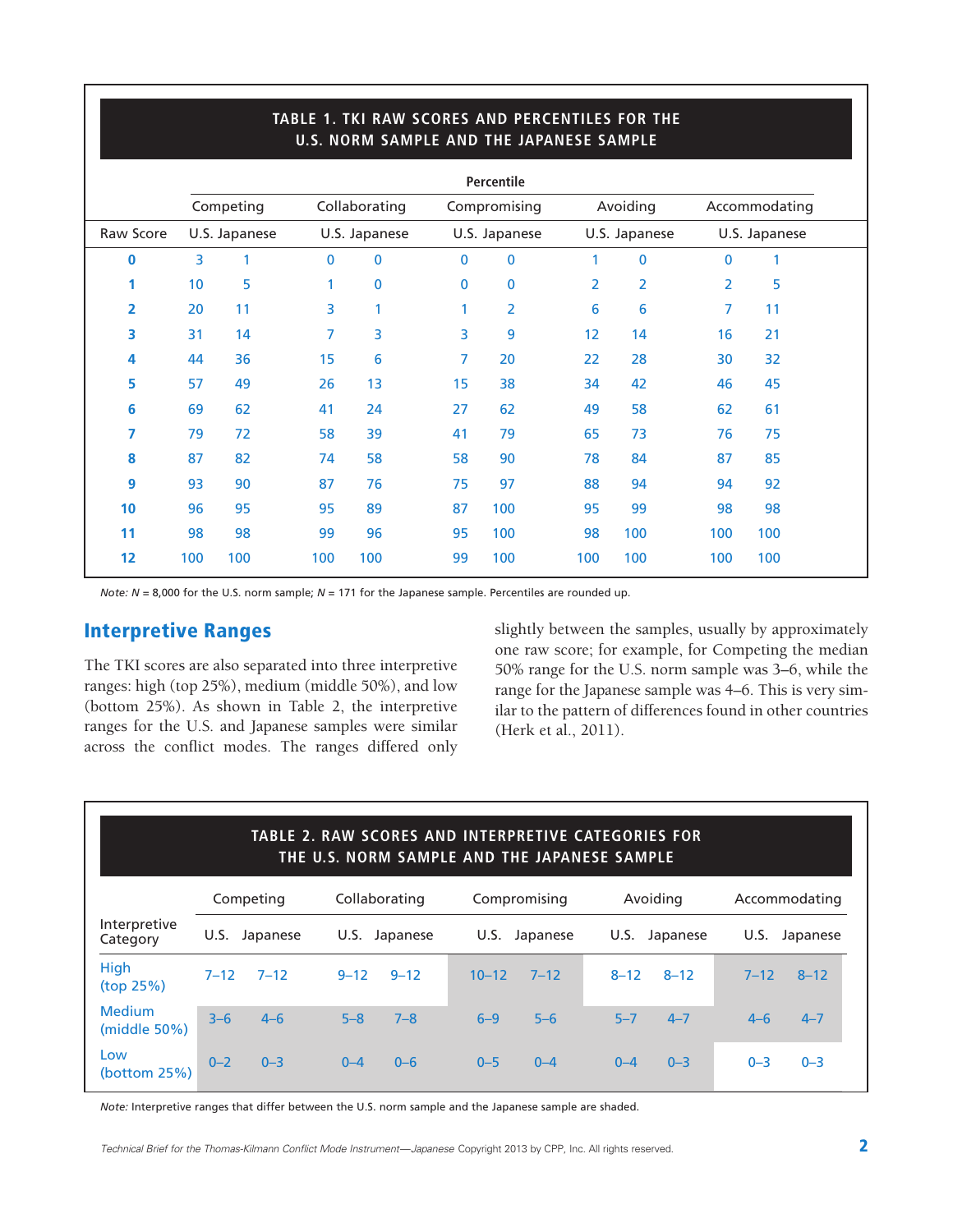| <b>TABLE 3. ANOVA SUMMARY FOR THE TKI MODES</b><br>BY GENDER IN THE JAPANESE SAMPLE |                     |                           |                               |                        |       |                  |                  |  |
|-------------------------------------------------------------------------------------|---------------------|---------------------------|-------------------------------|------------------------|-------|------------------|------------------|--|
| <b>TKI Mode</b>                                                                     | Variance<br>Sources | Sum of<br>Squares<br>(SS) | Degrees of<br>Freedom<br>(df) | Mean<br>Square<br>(MS) | F     | $\boldsymbol{p}$ | $\eta_{\rm p}^2$ |  |
| <b>Competing</b>                                                                    | Gender              | 1.247                     | 1                             | 1.247                  | .171  | .680             | .0010            |  |
|                                                                                     | Error               | 1232.835                  | 169                           | 7.295                  |       |                  |                  |  |
| <b>Collaborating</b>                                                                | Gender              | .747                      | 1                             | .747                   | .171  | .680             | .0010            |  |
|                                                                                     | Error               | 739.359                   | 169                           | 4.375                  |       |                  |                  |  |
| <b>Compromising</b>                                                                 | Gender              | 11.116                    | 1                             | 11.116                 | 3.731 | .055             | .0215            |  |
|                                                                                     | Error               | 503.562                   | 169                           | 2.980                  |       |                  |                  |  |
| <b>Avoiding</b>                                                                     | Gender              | 29.211                    | 1                             | 29.211                 | 6.010 | .015             | .0343            |  |
|                                                                                     | Error               | 821.420                   | 169                           | 4.860                  |       |                  |                  |  |
| <b>Accommodating</b>                                                                | Gender              | 3.305                     | 1                             | 3.305                  | .530  | .468             | .0031            |  |
|                                                                                     | Error               | 1053.865                  | 169                           | 6.236                  |       |                  |                  |  |

### ANALYSES OF CONFLICT MODE DIFFERENCES

Researchers examined whether differences existed between men and women for conflict types and whether those conflict types were meaningful. They first used a univariate analysis of variance (ANOVA) to determine whether statistically significant differences existed between the means of the two groups (Tabachnick & Fidell, 2007). Next, they examined the magnitude of any differences found using partial eta squared  $(\eta_P^2)$ . Effect sizes of .0055 are considered weak, .0588 moderate, and .1379 strong (Cohen, 1988, p. 4). Due to the small Japanese sample size (*N* = 171), partial eta squared should be interpreted with caution (Ferguson, 2009).

As shown in Table 3, in the Japanese sample a moderate difference was found between scores for men and women on the Avoiding conflict mode, with men scoring .84 lower than women (men: *M* = 5.04, *SD* = .26; women: *M* = 5.88, *SD* = .22). The difference in Avoiding scores is consistent with the U.S. sample (see Schaubhut, 2007). Unlike in the U.S. sample, no statistically significant differences were observed in the other conflict modes. However, it is important to note that in general weak differences in gender differences were seen in the U.S. sample (see Schaubhut, 2007).

## **CONCLUSION**

The analyses presented in this technical brief illustrate that even though small differences exist between the 2007 U.S. norm sample and the Japanese sample, similarities abound. The Japanese sample's percentile scores are most similar to the U.S. norm sample's scores for the Competing and Accommodating conflict modes. In regard to these scales, the points between the percentiles are minimal for each raw score (e.g., a raw score of 8 on Competing corresponds to the 87th percentile for the U.S. sample and the 82nd percentile for the Japanese sample). However, for the Collaborating, Compromising, and Avoiding modes the two samples have much greater difference between the raw scores and percentiles (e.g., a raw score of 6 on Collaborating corresponds to the 41st percentile for the U.S. sample and the 24th percentile for the Japanese sample).

Raw scores and interpretive categories for both samples suggest that the U.S. norm sample and the Japanese sample are similar, with slight differences in the raw score ranges across conflict modes. For example, the Japanese sample tended to have larger ranges between the interpretive categories for the Collaborating conflict mode than did the U.S. norm sample. However, for the Compromising conflict mode the U.S. norm sample